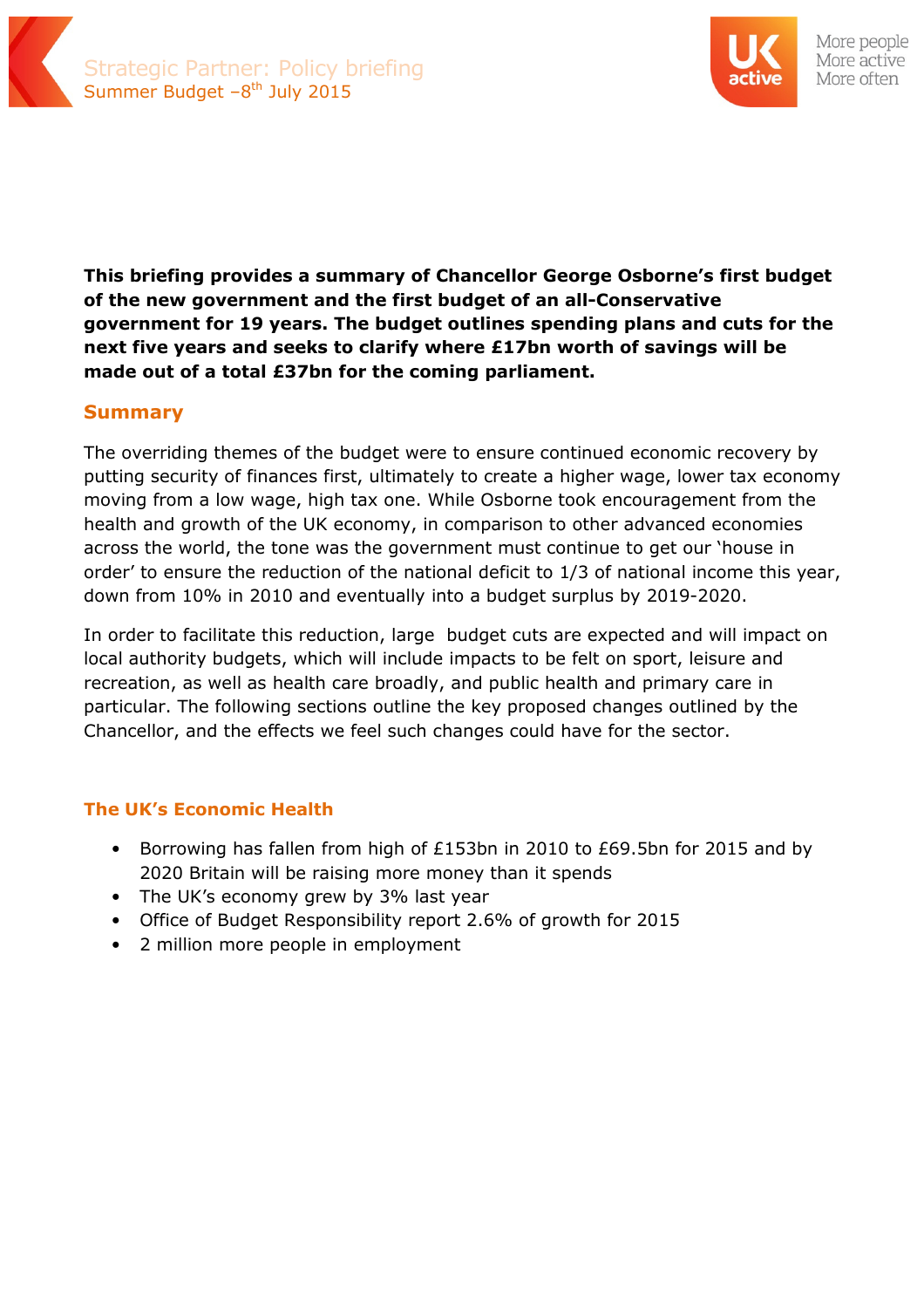



# **Summary of key points**

# **Savings**

While £37bn of savings are to be made in the next five years, Osborne set out £17bn of these in today budget. These savings will come mainly from welfare changes and a crackdown on tax avoidance.

# **Welfare**

- Freeze in working benefits
- Income threshold for receivers of tax credits to be reduced
- Rents in the social housing sector will be reduced by 1% a year
- The annual household benefit cap will be reduced to £23,000 in London and to £20,000 in the rest of Britain
- 18-21-year-olds will not be entitled to claim housing benefit automatically

# **Tax Avoidance**

- Permanent non-dom status to be abolished from April 2017, anyone who has lived in the UK for 15 of the past 20 years will pay same level of tax as other UK citizens
- £7.2bn to be raised from clampdown on tax avoidance and tax evasion with HMRC budget increased by £750m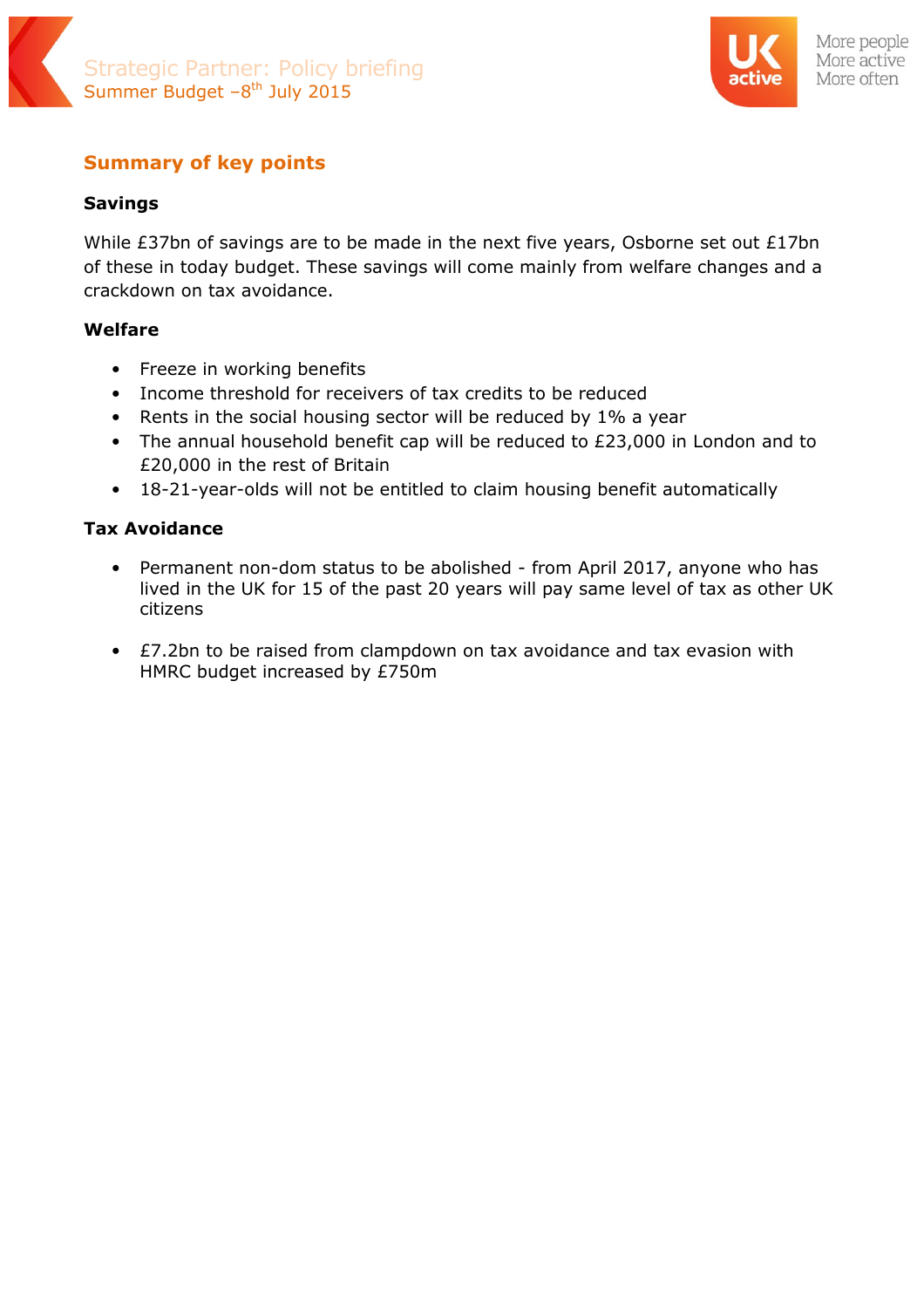



More people More active More often

# **Other major announcements**

# **Tax Reforms**

- Raise tax free personal allowance to £11,000
- People paying the highest rate of tax will now have to earn over £43,000 with the view to raising it to £50,000
- Inheritance tax threshold increase to £1m, phased in from 2017
- Corporation tax to be cut to 19% in 2017 and 18% in 2020

## **Pay**

The introduction of new national living wage was announced. By 2020 it will be compulsory for those over 25 years of age to receive £9 an hour. It will be £7.20 an hour from April 2016.

# **Apprenticeship Levy**

Osborne committed to 3 million more apprenticeships, which will largely be created by an apprenticeship levy on large firms to help fund a growth in apprenticeships across the UK.

The extent of the levy is not yet clear, Lady Alison Wolf, the government's skills adviser, suggested last week that a 0.5 per cent contribution on employer payrolls would raise more than £2bn a year. She warned that without such an apprenticeship tax, which is widely used in countries including Denmark, France and Austria, the government would never be able to meet its 3m target.

Currently the government spends £1.5bn on supporting apprenticeship, but Downing Street has been keen to find new funding models before expected spending cuts in autumn's spending review.

### **Health**

Nothing more was said in relation to the public health budget after £200m worth of savings were announced by Osborne at the in-year spending review at the beginning of June. However Osborne set out the NHS as a priority and committed a further £8bn to the NHS this year in line with NHS Chief Executive Simon Steven's recommendations.

### **Higher Education**

- The 2016-17 academic year we see the replacement of maintenance grants with loans for new students
- The maximum value for a maintenance loan will rise to £8,200 and will start to be paid back once a graduate is earning £21,000 or more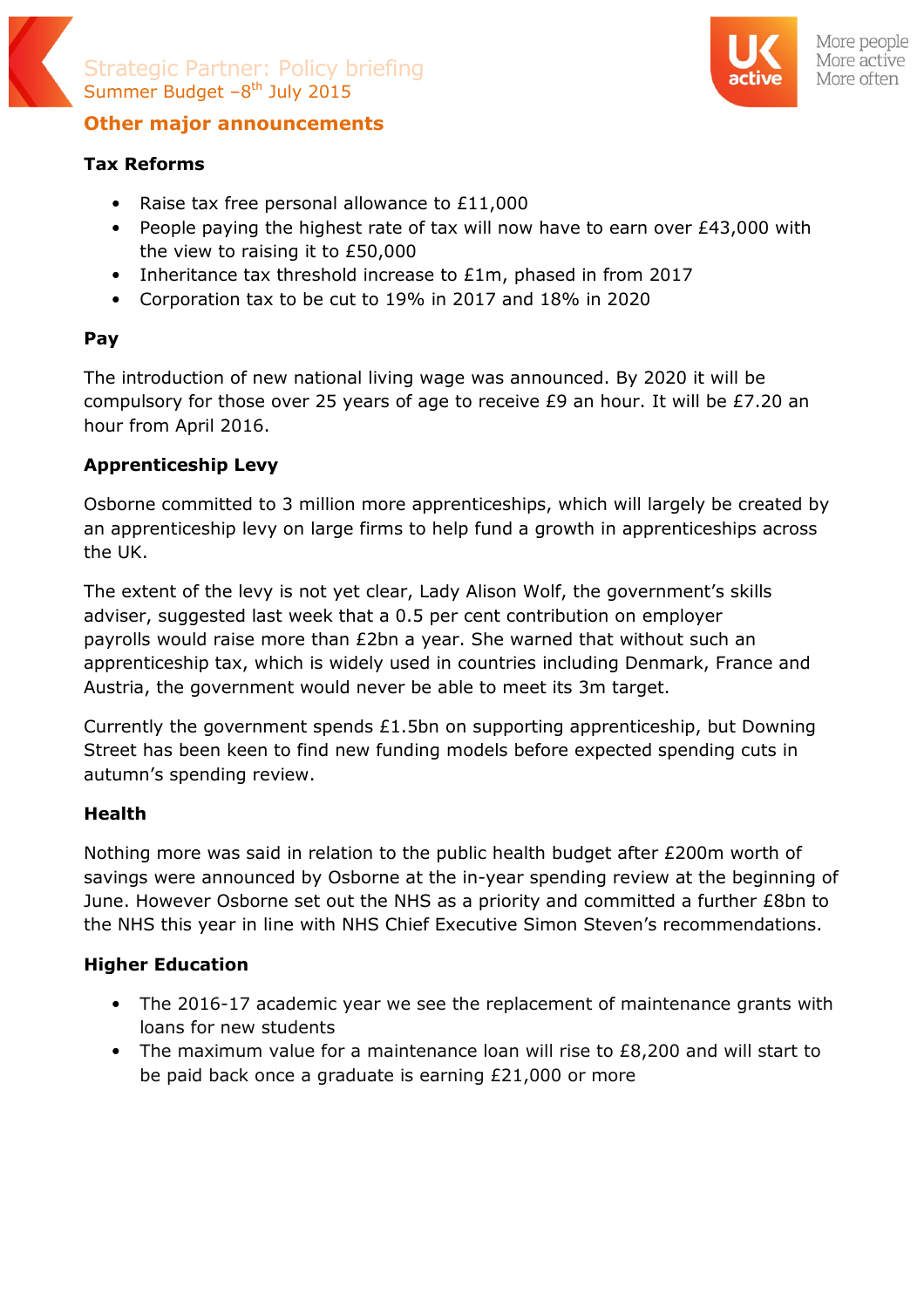

# Strategic Partner: Policy briefing Summer Budget  $-8<sup>th</sup>$  July 2015



#### More people More active More often

### **Devolution**

The focus of Osborne's devolution in England is Manchester, with the announcement that a new directly elected mayor will be in place. The mayor will control the fire services as well as this a new land commission will be established and the city will be granted more control over planning.

Devolution was also mentioned with regard to Leeds, Liverpool and Sheffield- all of which are working towards deals with the government.

### **Impact on the sector**

The impact on the physical activity sector is likely to be felt in numerous ways, while little was said about public health spending; education, pay and apprenticeships are all areas to monitor.

Courses designed to provide fitness professionals are likely to be disproportionately affected by the budget cuts. YMCA Awards research forecasts a shortfall in fitness instructors and coaches if current rates at which FE Colleges are cutting places and closing departments continue. Further to this the move to end maintenance grants for students is likely to see training costs pushed on to employers and employees and could see a reduction in training initiatives.

While a rise in wages will clearly affect the industry with companies needing to ensure they budget for the increase in pay they will need to pay many of their workers, the reaction has largely been seen as positive to this announcement noting the increase in money that the public will have to spending on leisure activities. Osborne hopes to offset a loss of jobs more generally through a reduction in corporation tax and for small firms a scrapping of national insurance contributions.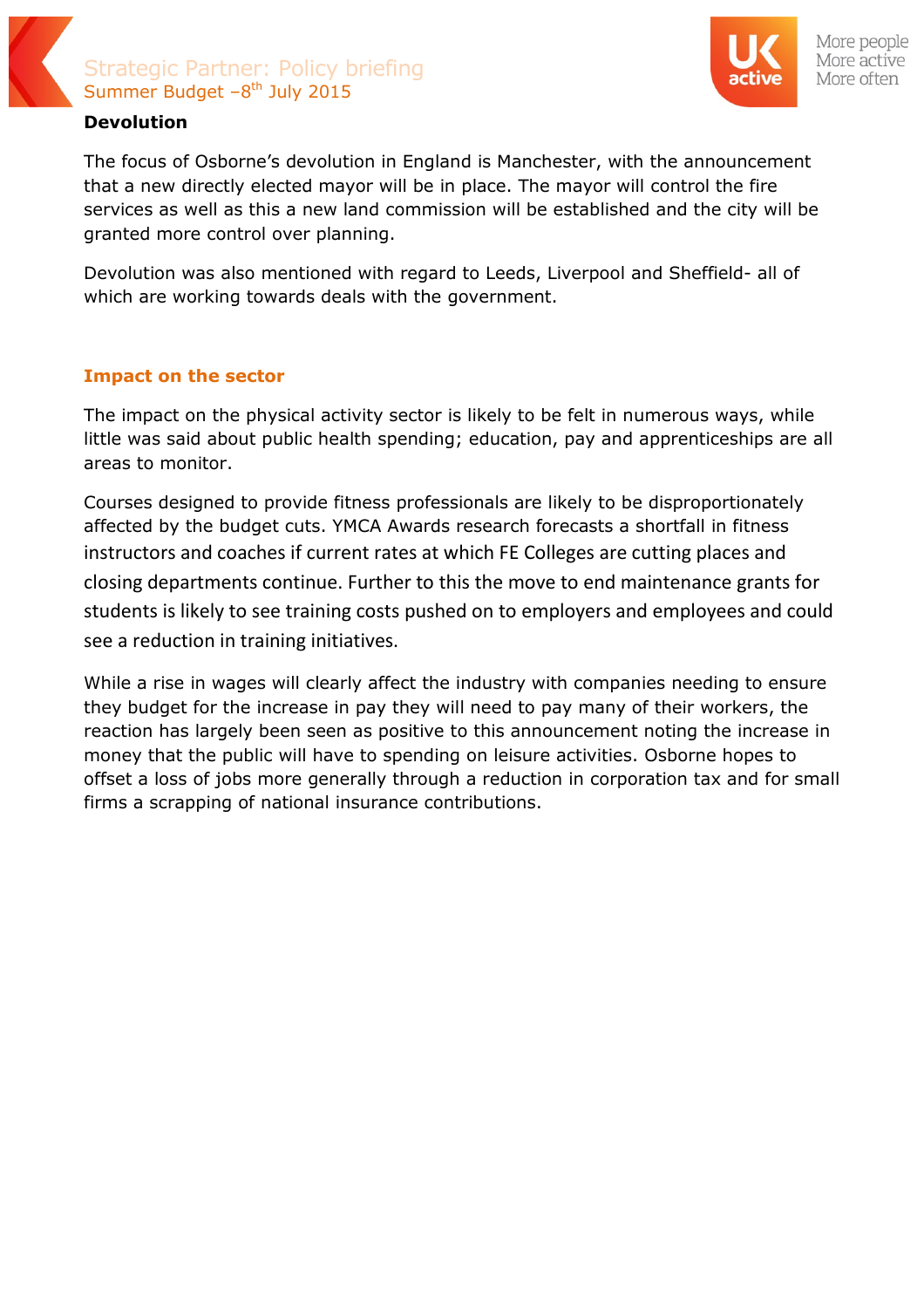# Strategic Partner: Policy briefing Summer Budget  $-8<sup>th</sup>$  July 2015



More people More active More often

### **Responses from the Sector**

### **Steven Ward, ukactive**

"The campaign for a living wage is as much about health as wealth, giving people a quality of living that helps us address inequality in society. The government is seeking to do away with the enormous cost of working tax credits which is seen as government subsidising low wages by employers. We cannot pretend, however, that this change may hurt employers as it certainly will. With the timelines communicated, employers have time to plan their workforce and labour strategy, and make sure that they have a staffing structure that is affordable and delivers high quality services to members."

### **Tara Dillon, CIMSPA**

"The inactivity epidemic is costing the UK billions each year. It is imperative that funding the training of future generations of fitness professionals is maintained as a minimum, if not increased,"

### **Liz Terry, Leisure Media**

"Increased costs for operators who rely on minimum wage staff, will have to be budgeted for, but the industry must embrace this increase with a positive attitude, to ensure we continue to build our reputation as a credible sector which creates good jobs and offers solid employment prospects."

### **Leigh Thompson, Sport and Recreation Alliance**

"More broadly the Budget confirms that fiscal discipline and deficit reduction continue to be the Government's key priorities. As identified in our recent Fit for the Future report, the likely spending reductions required will have a significant impact on sport in the coming years and the forthcoming sports strategy announced by the Minister for Sport is likely to provide a clearer indication of how these reductions might play out on the ground."

### **Rob May, YMCA**

"Examining the impact of budget cuts, it is clear that departments related to the leisure sector and related skills such as fitness training and coaching are seen as a soft target when it comes to administrators wielding the axe."